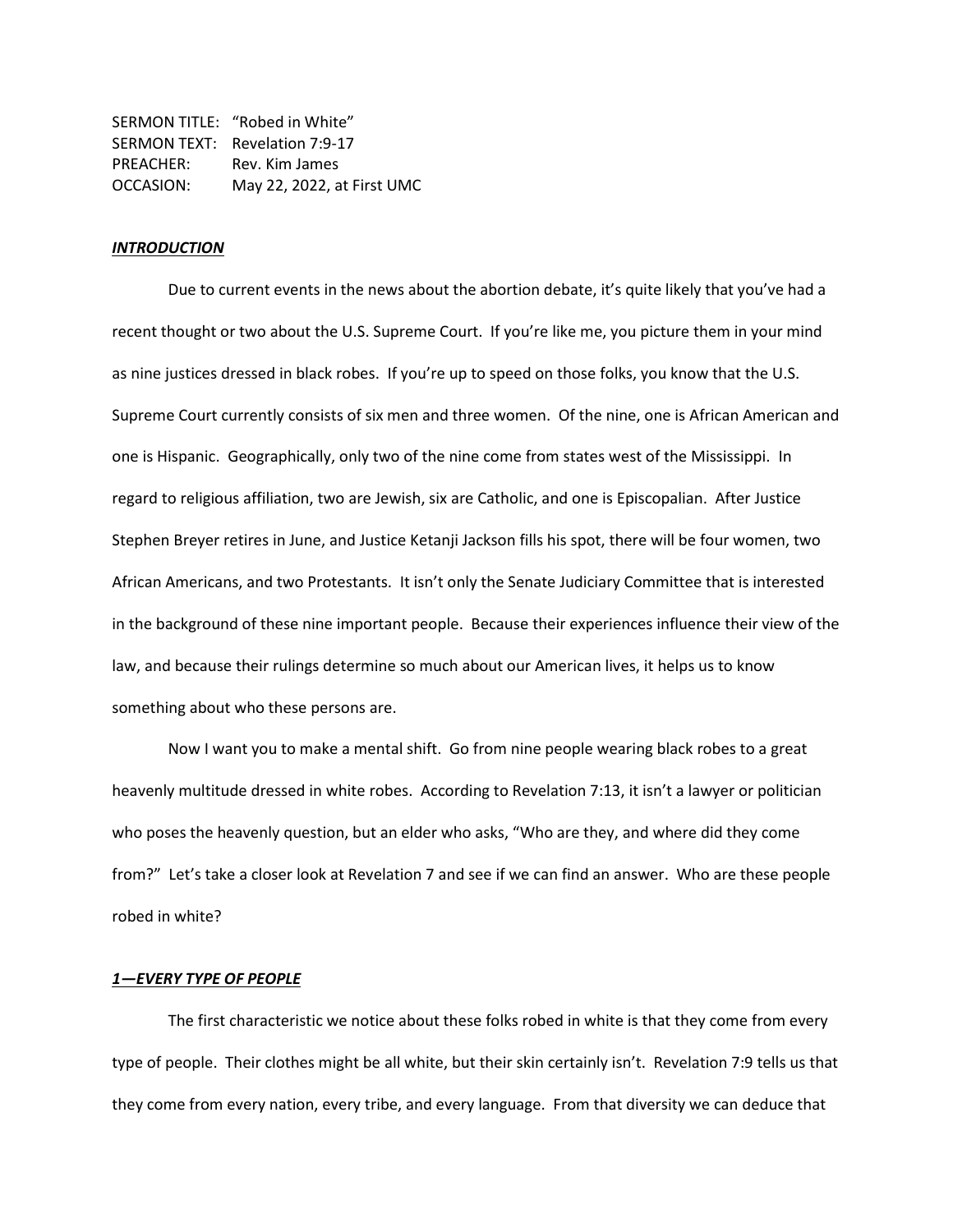these persons who reach God's heavenly throne are from every socioeconomic group, every gender, and every age. They are people of every persuasion and every sexual orientation. Those who make it to heaven will be from every kind of life situation. They will be drawn from every corner of the earth.

This description of who will be in heaven wearing white robes causes me to think about our United Methodist Judicial Council, which is to the United Methodist denomination what the Supreme Court is to our country. The United Methodist Judicial Council has nine members from around the world. Those faithful United Methodists serve our church by making decisions about our governance and rules. And they do that from very diverse backgrounds. One is a woman lawyer from Mozambique. One is a male district superintendent from Norway. One is a male judge who served on the supreme court of the Philippines. One is a woman from Kansas who was a U.S. Circuit Court judge. One is a male lawyer who was born in Vietnam and specializes in international human rights. One is a male African American pastor from New Jersey. One is a white female lawyer from New York, and one is a black male lawyer from Liberia.

Those nine United Methodist Judicial Council members give us a sense of the diversity of heaven, where there will be a rainbow spectrum of colors, customs, and perspectives. When we cross over to the other side, we'll be surprised at how many different kinds of people will be included. According to Revelation 7, those in white robes will include some from every type of people.

#### *2—THOSE WHO PRAISE & WORSHIP GOD*

A second trait we notice about the people robed in white is that they are those who praise and worship God. The multitude gathered around the heavenly throne will be those who enjoy expressing their love for God. The book of Revelation indicates that heaven will be a place of rejoicing and adoration. Those who stand before God will be people who are experienced at lifting their voices and their hearts. Chapter seven, verse nine, says that they will be waving palm branches. That's a sign of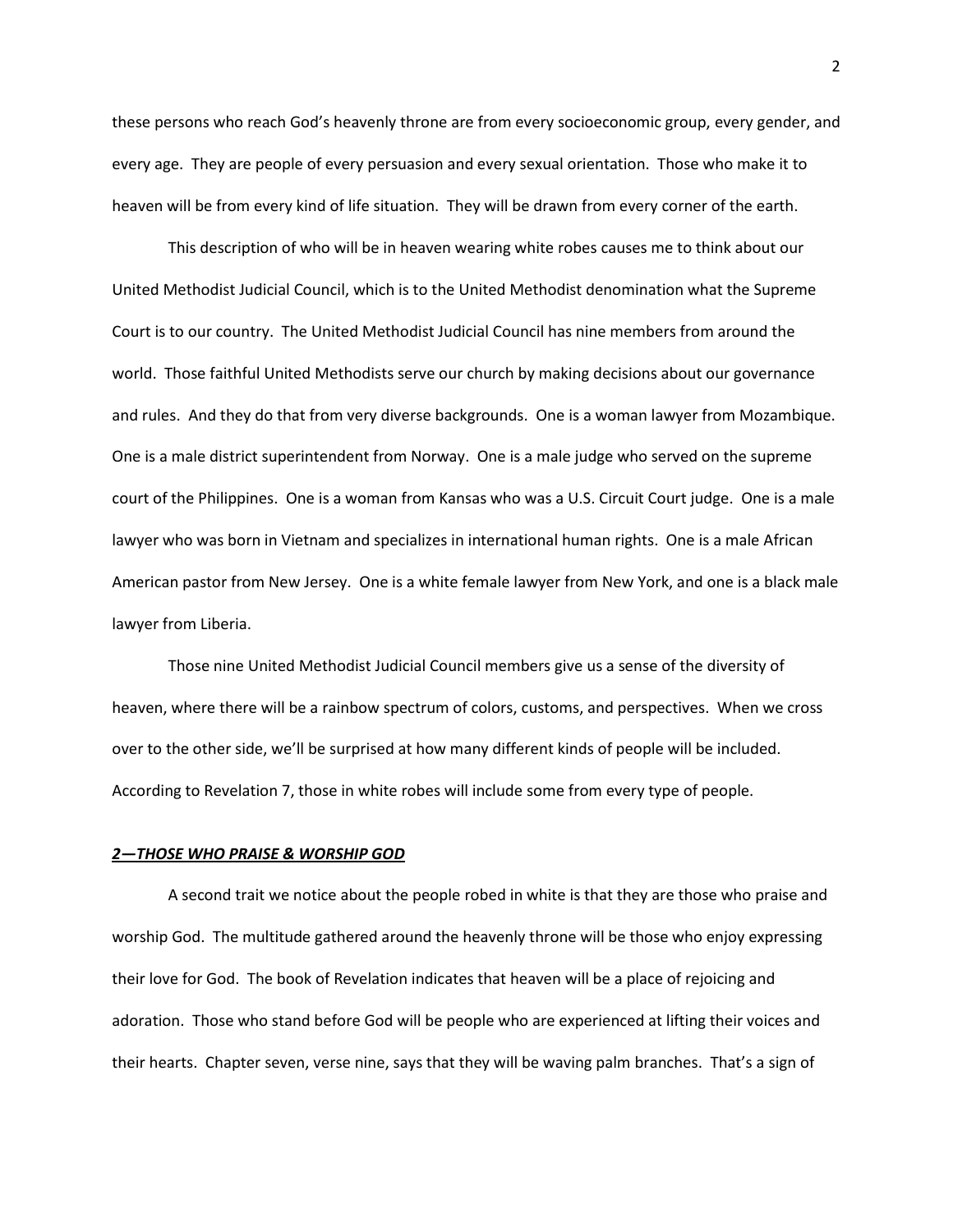victory. These white-robed worshipers will be a happy lot, because they will be believers in God's power and glory and wisdom. They'll be eager to sing about God's amazing grace and wondrous salvation.

There are some people who think that heaven will be a family reunion or a place to enjoy their favorite recreation. Some biblical images of heaven give the idea of a never-ending feast. Maybe heaven will include those activities and benefits. But, for sure, the one thing heaven has to include is worship. And I have a hunch that the more that people have practiced and enjoyed praising God in this life, the more likely they'll be found praising God in the life to come. The people in white robes will be those who want to praise and worship God.

### *3—THOSE WHO'VE COME OUT OF THE GREAT ORDEAL*

According to verse 14, a third characteristic of the people robed in white is that they are those who've come out of the great ordeal. They are now on the other side of a great tribulation. At the time the book of Revelation was written, there was a lot of persecution of Christians. So the author was probably thinking about that extremely trying time, in which Christians sometimes died for their faith.

Fortunately, in the United States today, it would be very unusual for anyone to kill us because we are Christian. But even we face trials and temptations. As we go through our life, we come up against challenges that force us to choose. Will we be faithful to God, or will we buckle under pressure? Do we stay true to our faith, and do what Jesus would do, or do we give in to the wrong because that's easier?

You know what I'm talking about. Being honest. Being generous. Being thankful. Being kind. Going out of your way to help someone. Standing up for the oppressed. Putting God before everyone and everything else. Carrying your own share of the load and a little more. Offering forgiveness. All those good ways of behaving require some measure of sacrifice. They require us to subject ourselves to a voluntary tribulation.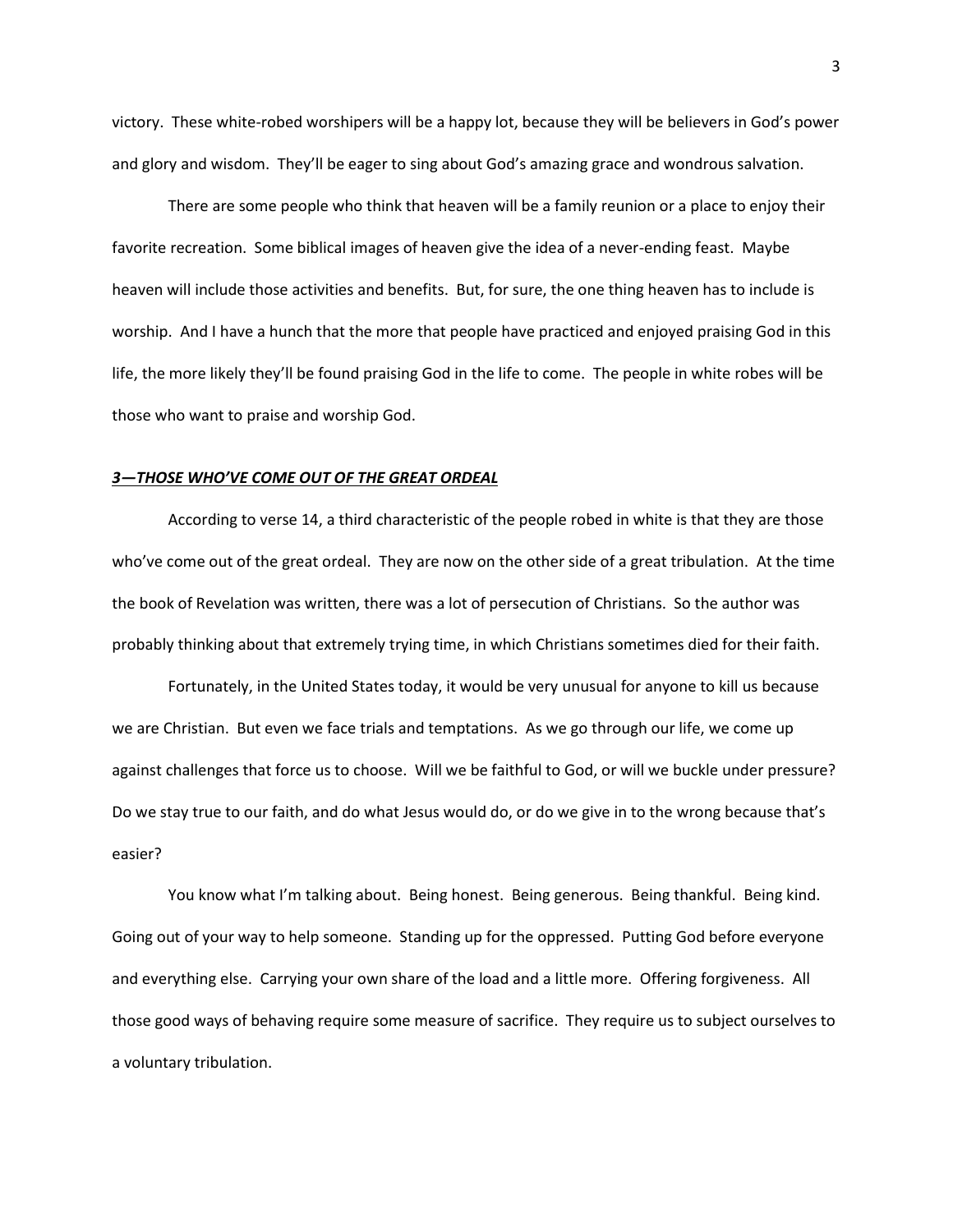Or maybe the great ordeal we experience isn't of our own choosing. We have health problems or family problems that have been foisted upon us. Maybe there's trouble at work that we can do nothing about, except live through the anxiety. But, even then, we have the choice of giving in to the negativity and allowing ourselves to wallow in faithless despair—or, we can make the best of those difficult situations by leaning on God for help.

Maybe making the best of a bad situation is what it means, in part, to wash our robes clean and white in the blood of the Lamb. Jesus' execution on the cross was a terrible act of injustice. But once Jesus' blood was shed, Christians made the best of it by claiming the tribulation that happened to Jesus as an act of salvation from God. Just as the horrific ordeal of the cross was redeemed by God's power of resurrection on Easter morning, so too is God's renewing and refreshing power available to us who choose to believe. No matter how messy or painful our lives have been, we who put our trust in Christ are able to find cleansing and redemption too. The people dressed in white robes are those who've come out of the great ordeal.

# *4—THOSE WHO FIND COMFORT IN GOD*

A fourth characteristic of the people robed in white is that they find comfort in God. This is the heavenly reward of which we all hope and dream. This is the promise of eternal life that brings courage to our fainting hearts. This is the future assurance that makes the troubles of this life bearable.

Revelation 7:15-17 tells us that those in white robes are well cared for. God's temple provides shelter from the sun and scorching heat. Never again will these faithful ones suffer from hunger. Nor will they be thirsty, because the Lamb will guide them like a shepherd to the water of life. God's care will be so sufficient that "God will wipe away every tear from their eyes." This is the vision of heavenly hope that gives us strength in sickness, stress, grief, and death. Those in white robes find comfort in God.